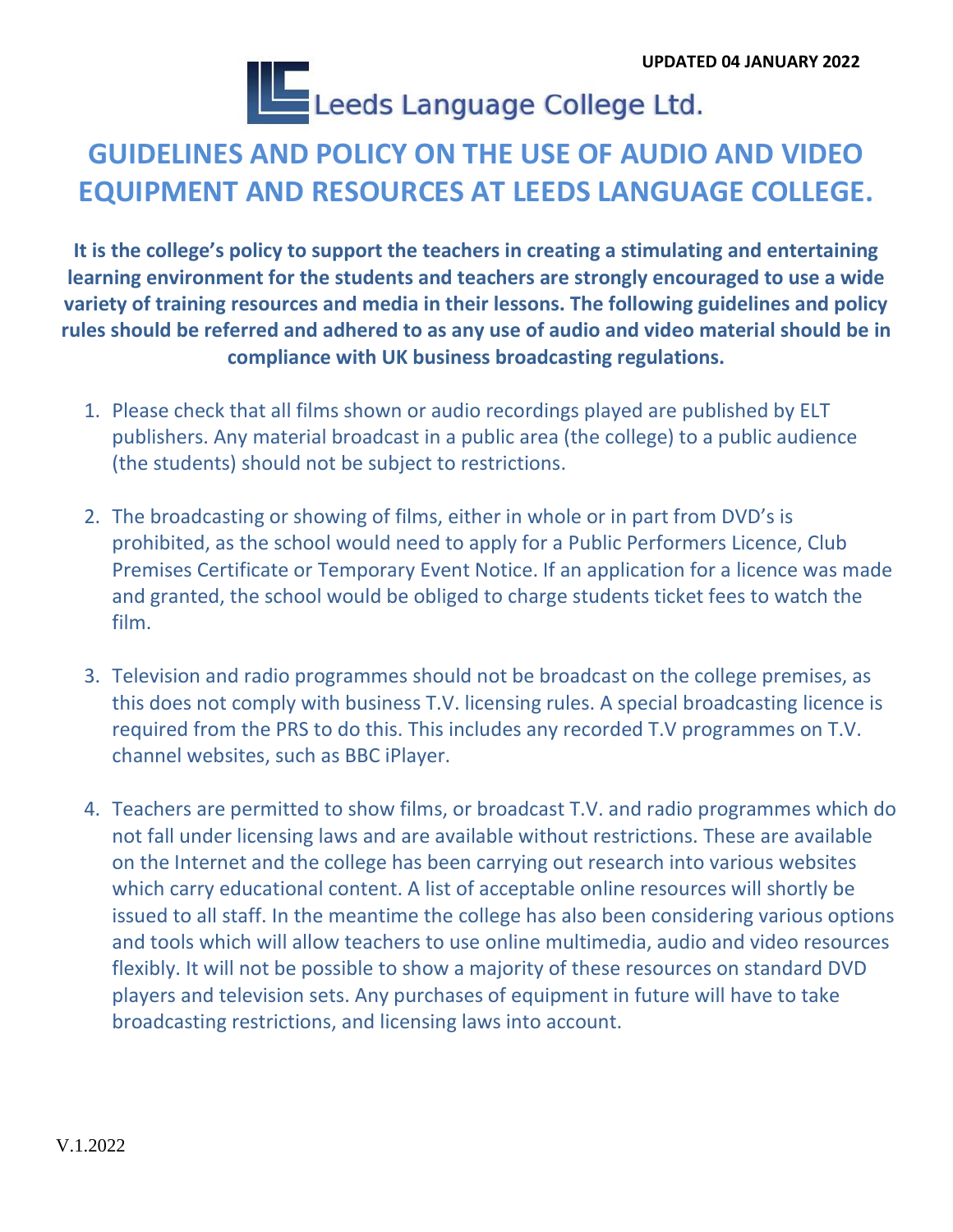- 5. Teachers are permitted to photocopy resources in accordance with CLA Licence Terms and Conditions.
- 6. Teachers should only take their course books and teacher's books home. If a teacher wants to borrow a resource book and take it home, he/she should seek permission from the DOS and take the book home over the weekend, ensuring it is brought back for other teachers to use on Monday. All books used by teachers need to be signed out in the Signing Out folders.
- 7. Teachers should be aware that some individuals may use social media, electronic devices such as mobile phones, tablets and cameras to groom and exploit under-age students. Teachers are required to report any cases of inappropriate or suspicious online conduct or activity such as cyber-bullying, stalking or photographing of under-age students. Please note that all photographs taken on college premises and outings may be used for publicity and advertising. Staff and students should refrain from posing for photographs if they do not want their image to be used on college publications and websites.
- 8. Teachers are permitted to use the Internet in class for teaching and educational purposes only. The Staffroom PC should be used for lesson preparation and workrelated internet use/research. Teachers may use the staffroom PC for browsing or personal emails early in the morning or at the end of the day when classes have not yet started or have finished and the staffroom PC is not needed by other teachers. The college has free WiFi access, which teachers can use with their personal laptops/iphones for their own personal use. The PC in the computer room can also be used for emails and browsing at break time, when they are not being used by students or other teachers. Downloading large files in torrents is not permitted as it slows down the entire network. Accessing adult, porn, hate or otherwise offensive websites is not permitted on college premises. Writing or disseminating offensive, indiscreet, disrespectful or indecent messages/information/pictures about other members of staff, the management or students is not permitted.
- 9. Finally, teachers are advised to check all content that they show in class before the lesson so as not to cause offence or embarrassment to students. Adult themes are only acceptable on condition that students have been briefed about the content of the film or programme before the lesson and given the possibility to opt out of the activity if they find the content questionable. Students who choose to opt out can be given exercises to do in the library.